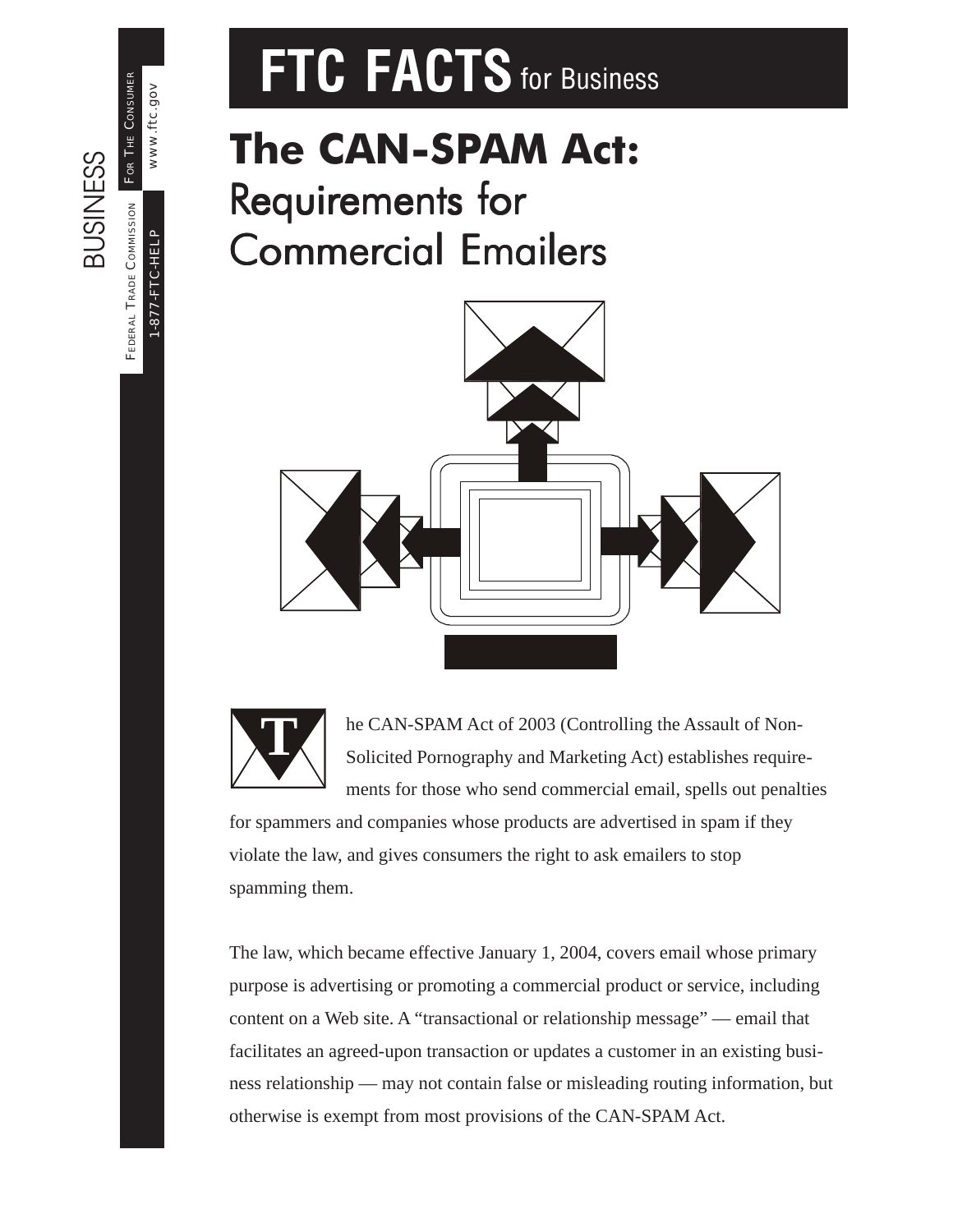### Facts for Business

The Federal Trade Commission (FTC), the nation's consumer protection agency, is authorized to enforce the CAN-SPAM Act. CAN-SPAM also gives the Department of Justice (DOJ) the authority to enforce its criminal sanctions. Other federal and state agencies can enforce the law against organizations under their jurisdiction, and companies that provide Internet access may sue violators, as well.

#### What the Law Requires

 Here's a rundown of the law's main provisions:

- **It bans false or misleading header information.** Your email's "From," "To," and routing information – including the originating domain name and email address – must be accurate and identify the person who initiated the email.
- **It prohibits deceptive subject lines.** The subject line cannot mislead the recipient about the contents or subject matter of the message.
- **It requires that your email give recipients an opt-out method.** You must provide a return email address or another Internetbased response mechanism that allows a recipient to ask you not to send future email messages to that email address, and you must honor the requests. You may create a "menu" of choices to allow a recipient to opt out of certain types of messages, but you must include the option to end any commercial messages from the sender.

Any opt-out mechanism you offer must be able to process opt-out requests for at least 30 days after you send your commercial email. When you receive an opt-out request, the law gives you 10 business days to stop sending email to the requestor's email address. You cannot help another entity send email to that address, or have another entity

send email on your behalf to that address. Finally, it's illegal for you to sell or transfer the email addresses of people who choose not to receive your email, even in the form of a mailing list, unless you transfer the addresses so another entity can comply with the law.

**• It requires that commercial email be identified as an advertisement and include the sender's valid physical postal address.** Your message must contain clear and conspicuous notice that the message is an advertisement or solicitation and that the recipient can opt out of receiving more commercial email from you. It also must include your valid physical postal address.

#### Penalties

Each violation of the above provisions is subject to fines of up to \$11,000. Deceptive commercial email also is subject to laws banning false or misleading advertising.

Additional fines are provided for commercial emailers who not only violate the rules described above, but also:

- "harvest" email addresses from Web sites or Web services that have published a notice prohibiting the transfer of email addresses for the purpose of sending email
- generate email addresses using a "dictionary attack" — combining names, letters, or numbers into multiple permutations
- use scripts or other automated ways to register for multiple email or user accounts to send commercial email
- relay emails through a computer or network without permission — for example, by taking advantage of open relays or open proxies without authorization.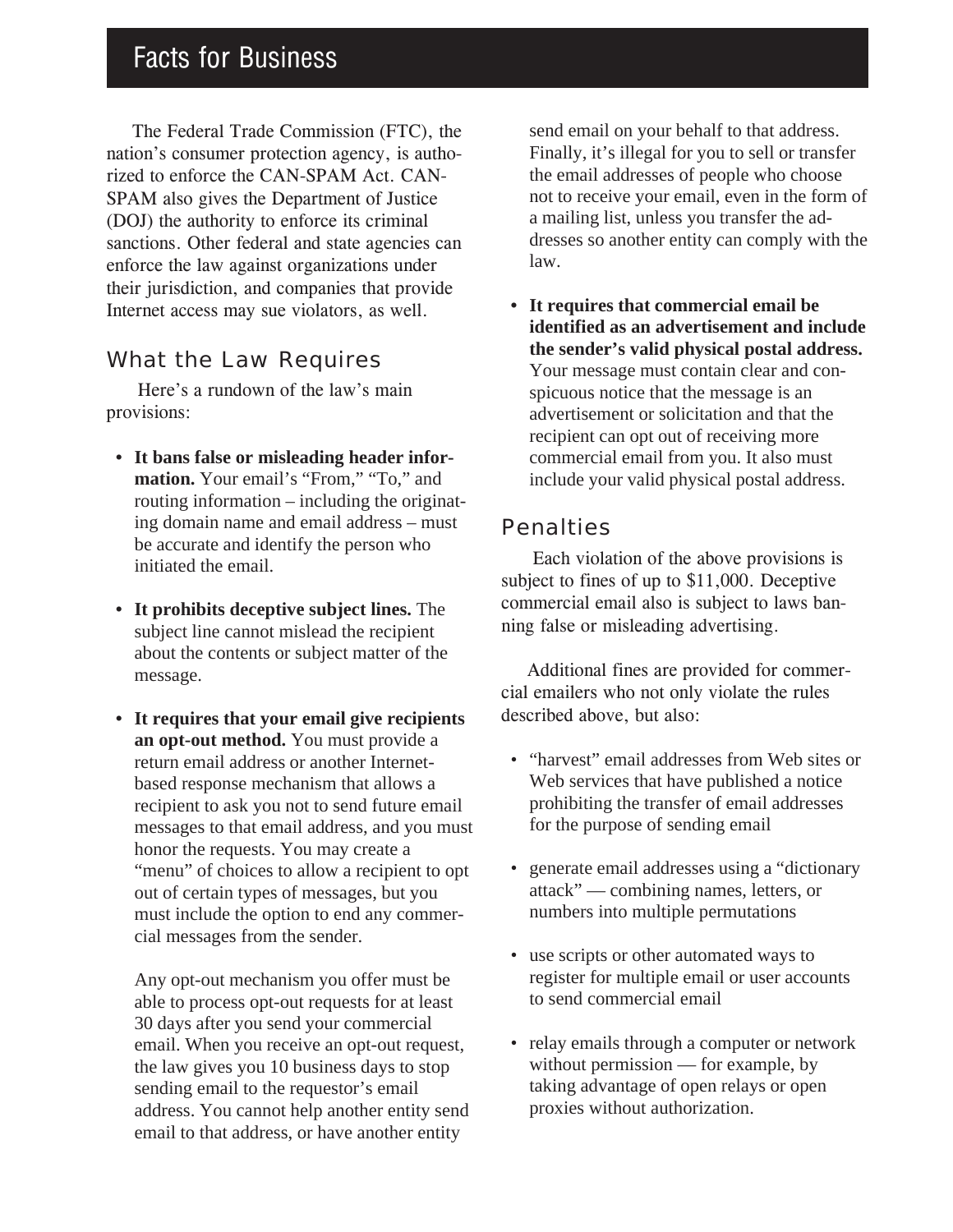The law allows the DOJ to seek criminal penalties, including imprisonment, for commercial emailers who do — or conspire to:

- use another computer without authorization and send commercial email from or through it
- use a computer to relay or retransmit multiple commercial email messages to deceive or mislead recipients or an Internet access service about the origin of the message
- falsify header information in multiple email messages and initiate the transmission of such messages
- register for multiple email accounts or domain names using information that falsifies the identity of the actual registrant
- falsely represent themselves as owners of multiple Internet Protocol addresses that are used to send commercial email messages.

#### Additional Rules

The FTC will issue additional rules under the CAN-SPAM Act involving the required labeling of sexually explicit commercial email and the criteria for determining "the primary purpose" of a commercial email. Look for the rule covering the labeling of sexually explicit material in April 2004; "the primary purpose" rulemaking will be complete by the end of 2004. The Act also instructs the FTC to report to Congress in summer 2004 on a National Do Not E-Mail Registry, and issue reports in the next two years on the labeling of all commercial email, the creation of a "bounty system" to promote enforcement of the law, and the

effectiveness and enforcement of the CAN-SPAM Act.

See the FTC Web site at www.ftc.gov/spam for updates on implementation of the CAN-SPAM Act.

The FTC maintains a consumer complaint database of violations of the laws that the FTC enforces. Consumers can submit complaints online at www.ftc.gov and forward unwanted commercial email to the FTC at spam@uce.gov.

#### Your Opportunity to Comment

The National Small Business Ombudsman and 10 Regional Fairness Boards collect comments from small businesses about federal compliance and enforcement activities. Each year, the Ombudsman evaluates the conduct of these activities and rates each agency's responsiveness to small businesses. Small businesses can comment to the Ombudsman without fear of reprisal. To comment, call toll-free 1-888-REG-FAIR (1-888-734-3247) or go to www.sba.gov/ombudsman.

#### For More Information

The FTC works for the consumer to prevent fraudulent, deceptive, and unfair business practices in the marketplace and to provide information to help consumers spot, stop, and avoid them. To file a complaint or to get free information on consumer issues, visit www.ftc.gov or call toll-free, 1-877-FTC-HELP (1-877-382-4357); TTY: 1-866-653- 4261. The FTC enters Internet, telemarketing, identity theft, and other fraud-related complaints into Consumer Sentinel, a secure online database available to hundreds of civil and criminal law enforcement agencies in the U.S. and abroad.